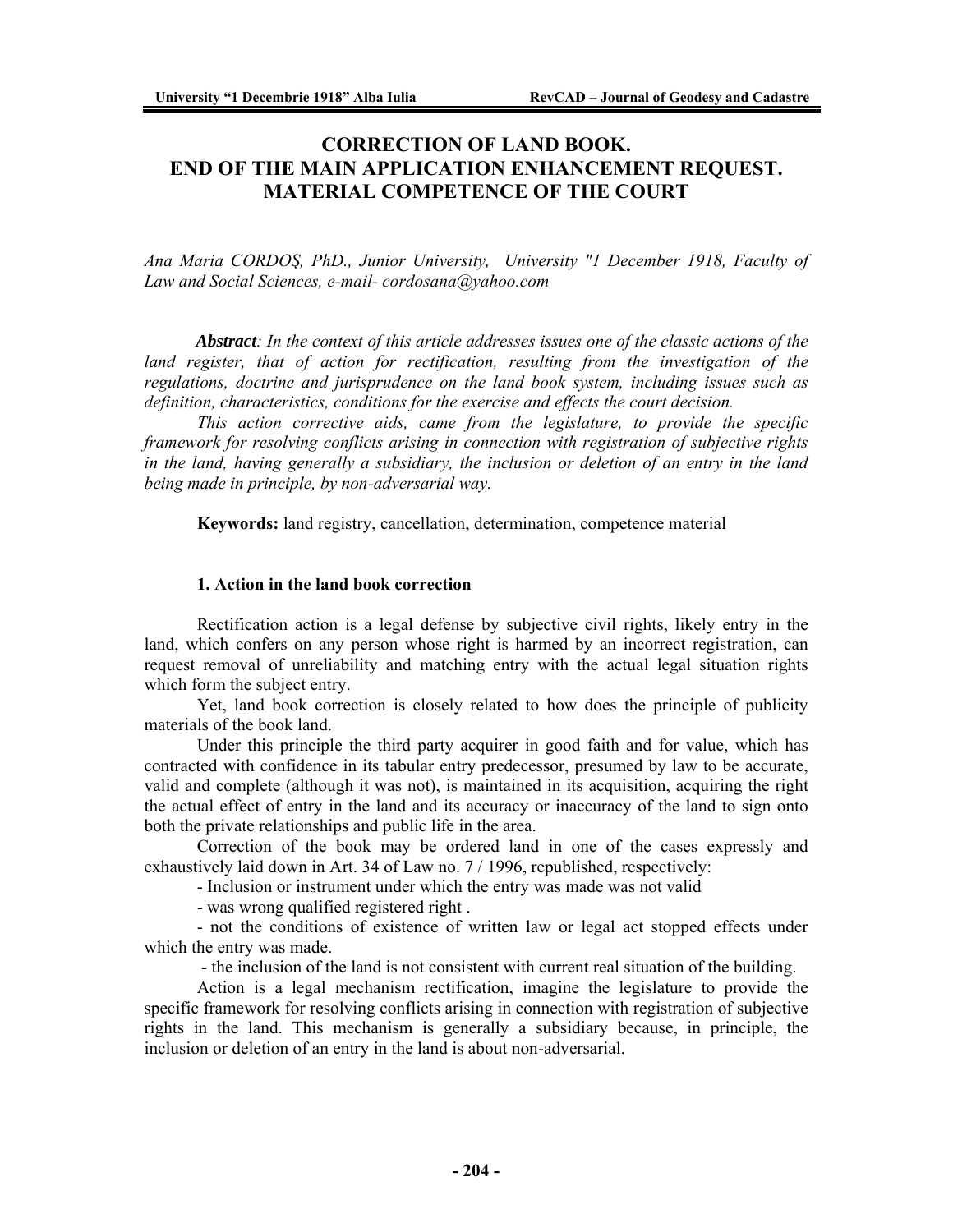# **2. As an illustration of the above, present:**

Through administrative action, the applicant sued the local council called X, requesting that the court order to have:

- cancellation decision taken by the respondent town council X,
- cancellation of the land the particulars of the new cadastral numbers.

 In fact, it reasoned that the applicant and respondent City Council, represented by the Mayor, was concluded on 28.07.2000, nr.4636/2000 collaboration agreement, with the object of achieving a unit of organic municipal waste treatment by netriată receiving and sorting them according to technical solution for waste treatment approved by the defendant.

 The contract stipulated in Article 4 of the letter, the agreement of both parties to achieve that objective, the defendant shall provide the applicant's area of 25,000 sqm.

# **3. The amendment**

In Article 16 of. 1 point to, as amended, by agreement of the contracting parties in the amendment nr.6849/30.08.2000 was expressly stipulated obligation to fund contributor, to operate and exploit a technical burial Center (TIC) residue remaining after treatment, and non-recyclable waste, in compliance with Romanian and European safety standards and environmental protection, an area of 10 hectares that was to be made available to the applicant free of charge by the beneficiary, Local Council X.

 Emphasizing performance contract, the minutes concluded during the years 2000 and 2001, the Contracting Parties, Local Council X has taught applicants total land area.

 The last record, ending the effective delivery of the total area of land on which defendant was obligated to set the location of the individual objectives of each goal area occupied, stall and plot.

 By a decision later, ruling that the subject of this case, the defendant, Local Council X, shall, to a new land and lotizare another award to their operation after which the applicant being awarded to only wedge no. LUT 2 for unity, less land area associated with the other goal.

 Violation of all obligations under the collaboration agreement concluded with the applicant, the defendant had challenged the decision in managing transmission County Council Y area of 211,766 square meters of land in the public domain of the City of X, it is part of land and the area originally assigned subscription basis permanent contract.

 The total bad faith, ignoring the agreement with the applicant, the defendant in collaboration with Y County Council chose to provide this area of land for a new project begun by the two, with the same objective, given that since 2000 there was a contract with the applicant, ongoing, for the same purpose.

 Based on the facts, the court pronounced the sentence, allowed an appeal by the applicant, having the meaning of those required, meaning:

- annul the decision taken by the respondent town council X,

- cancellation of the land the particulars of the new cadastral numbers.

### **4. Conclusions**

We appreciate that the court, the procedural and ruled by the same decision on the application end accessory main application, designed to rectify the land, that since the primary object of the dispute in question is the cancellation of the defendant to act unilaterally change